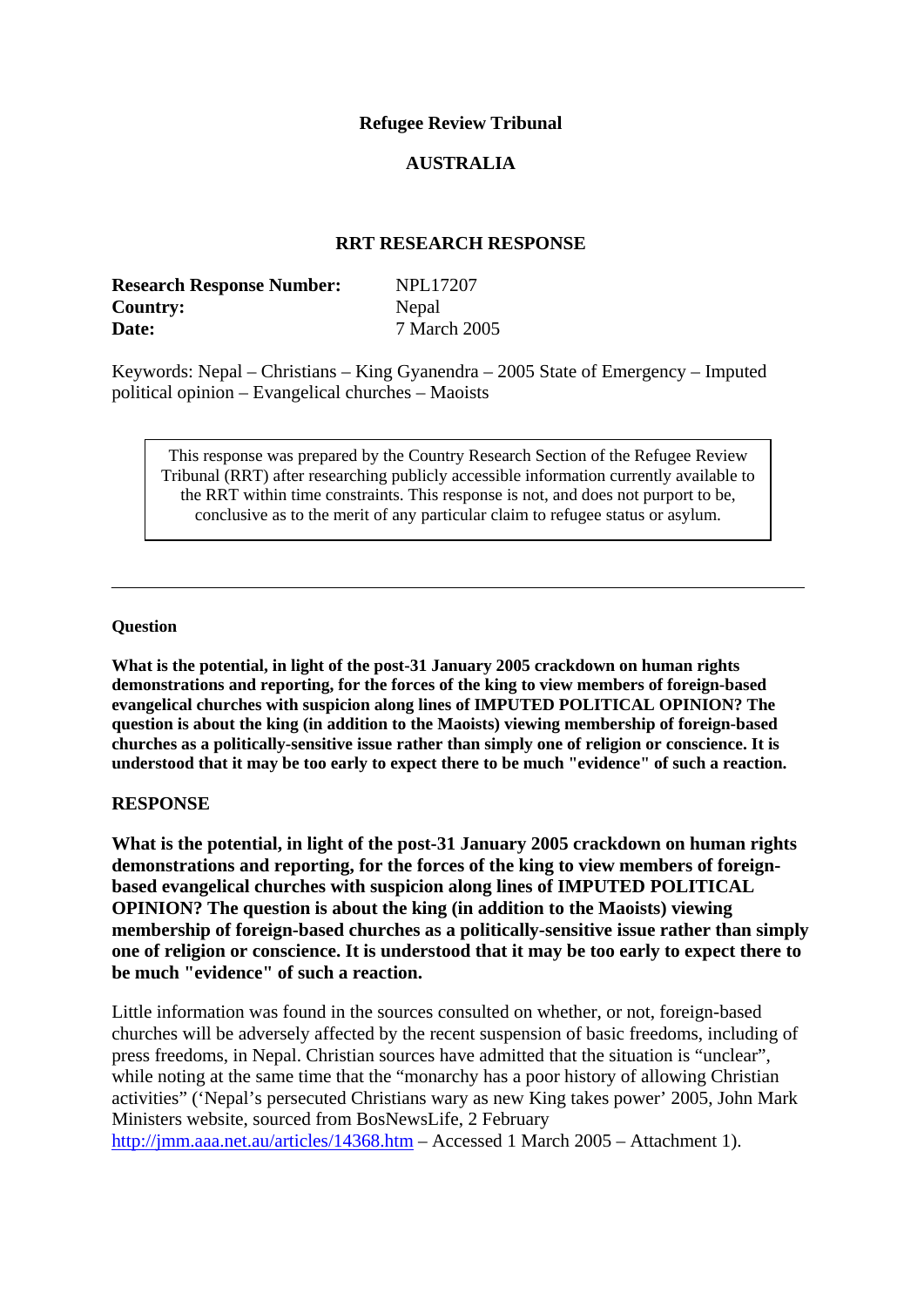Christian sources also indicate that some Christian missions in Nepal have expressed concern that the suspension of basic freedoms by the King may affect religious freedoms, including "church services, distribution of Gospel literature and other missionary activities" ('Concern Mounts Over Potential Rights Abuses in Nepal' 2005, The Christian Post online edition, 16 February

[http://www.christianpost.com/article/missions/1400/section/concern.mounts.over.potential.ri](http://www.christianpost.com/article/missions/1400/section/concern.mounts.over.potential.rights.abuses.in.nepal/1.htm) [ghts.abuses.in.nepal/1.htm](http://www.christianpost.com/article/missions/1400/section/concern.mounts.over.potential.rights.abuses.in.nepal/1.htm) - Accessed 18 February 2005 – Attachment 2; 'Nepal Christians Ask For Prayer' 2005, Baptist World Alliance website, January-March <http://www.bwanet.org/News/05-jan-mar/nepalchristiansaskprayer.htm> - Accessed 2 March 2005 – Attachment 3).

Another Christian source warned that correspondence with mission personnel inside Nepal "may be censored" ('Baptist Missionaries Trapped in Silent Nepal amid Government Crisis' 2005, Christian Today website, 11 February

<http://www.christiantoday.com/news/miss/251.htm>- Accessed 2 March 2005 – Attachment 4).

Warnings such as these are to be considered alongside reports that the new administration has tightened media censorship in Nepal following on from the King's initial clampdown on press freedoms; these banned "any criticism of the Royal Proclamation or the King's actions" or "[a]ny reports that would give publicity to the Maoists". On 2 March 2005, news reports indicated that Nepal's information ministry issued a new notice extending the earlier ban to "independent media coverage of the country's Maoist insurgency". The new ban states that "news about the Maoist guerillas cannot be reported unless it comes from the security forces" (Haviland, C. 2005, 'Nepal curbs reporting on rebels', *BBC News* online, 2 March [http://news.bbc.co.uk/2/hi/south\\_asia/4313291.stm](http://news.bbc.co.uk/2/hi/south_asia/4313291.stm) - Accessed 3 March 2005 – Attachment 5; 'IFJ mission Releases Preliminary Findings on Media Conditions in Nepal' 2005, International Federation of Journalists website, 2 March <http://www.ifj.org/default.asp?Index=2962&Language=EN>– Accessed 3 March 2005 – Attachment 6; Levett, C. 2005, 'Royal seal leaves little news for Nepalese media', *Sydney Morning Herald* online edition, 4 March [http://www.smh.com.au/news/World/Royal-seal](http://www.smh.com.au/news/World/Royal-seal-leaves-little-news-for-Nepalese-media/2005/03/03/1109700612590.html)[leaves-little-news-for-Nepalese-media/2005/03/03/1109700612590.html](http://www.smh.com.au/news/World/Royal-seal-leaves-little-news-for-Nepalese-media/2005/03/03/1109700612590.html) - Accessed 4 March 2005 – Attachment 7).

The current web content of evangelical church websites from Nepal, including those of the United Mission to Nepal (UMN) [\(http://www.umn.org.np/news.htm\)](http://www.umn.org.np/news.htm) and the International Nepal Fellowship (INF) [\(http://www.inf.org.np/\)](http://www.inf.org.np/) — the two most important evangelical groups in Nepal — suggest that they have been affected by the King's crackdown on press freedoms since 1 February 2005. As viewed on 1 March 2005, the news content of both websites provide little – or no information in the case of the UMN – about the royal takeover or the ensuing human rights situation.

Recent media articles also state that the royal government is "no stranger to the tools of the internet", indicating that it had blocked a number of non-Maoist news websites since the royal takeover. The articles report on how journalists in Nepal have turned to anonymous online blogs (or web logs)—such as Radio Free Nepal (<http://freenepal.blogspot.com/>) and United We Blog! ([http://www.blog.com.np/\)](http://www.blog.com.np/)—to get around the King's imposition of media restrictions (Besant, A. 2005, 'Blogs rise above the Nepal information coup', Asia Media website, 1 March<http://www.asiamedia.ucla.edu/article.asp?parentid=21285>– Accessed 2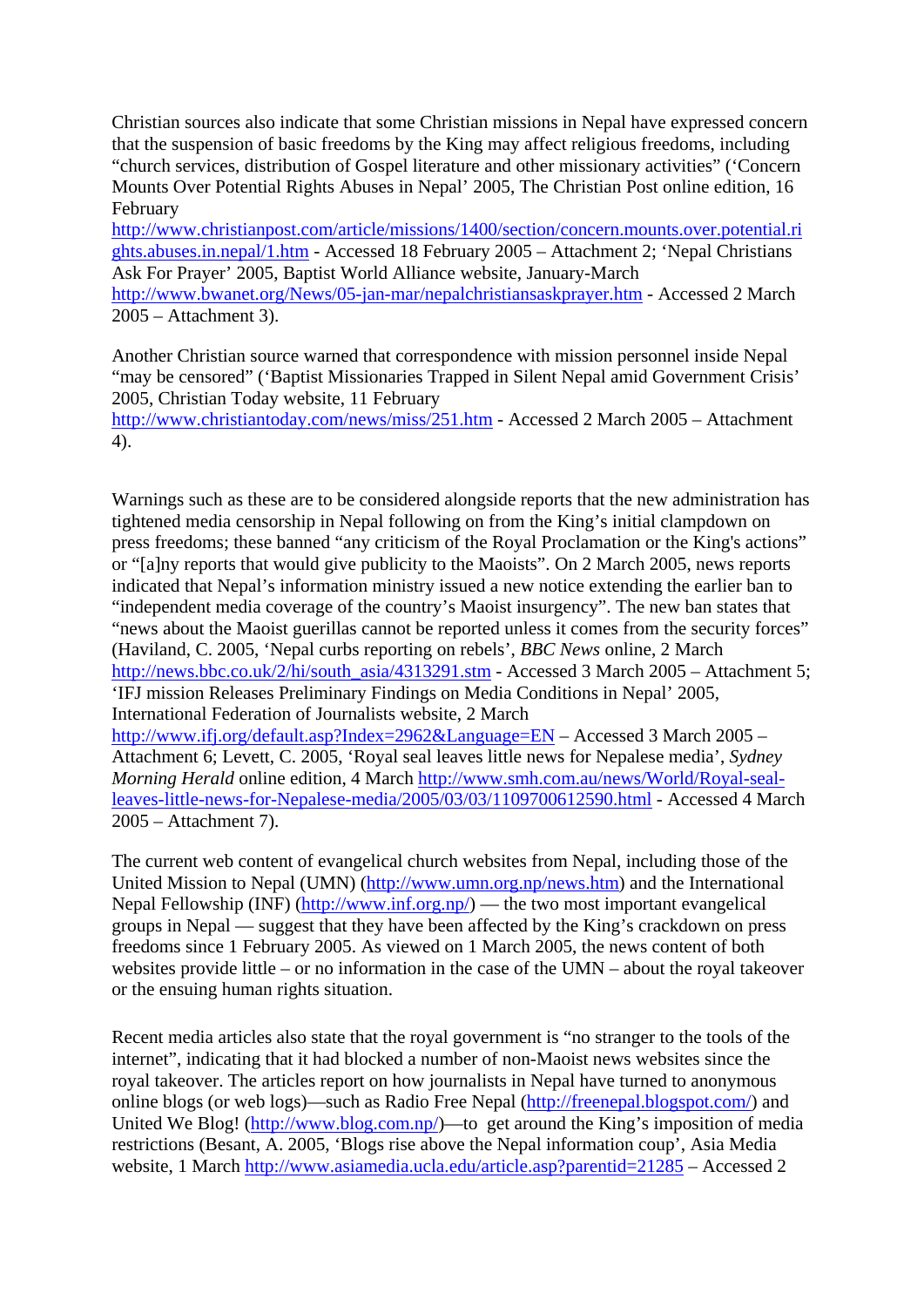March 2005 – Attachment 8; 'Journalists slip information out of Nepal' 2005, International Journalists' Network website, 22 February

http://www<u>.ijnet.org/FE\_Article/newsarticle.asp?UILang=1&CId=294627&CIdLang=1</u> – Accessed 2 March 2005 – Attachment 9; Murthy, L 2005, 'Of coups and censorship', The Independent Internet Edition, 2 March [http://independent](http://independent-bangladesh.com/news/mar/02/02032005ed.htm)[bangladesh.com/news/mar/02/02032005ed.htm](http://independent-bangladesh.com/news/mar/02/02032005ed.htm) - Accessed 2 March 2005 – Attachment 10).

In a related article, dated 27 February 2005, Alpana Sawai notes it is "easy for the [Nepalese] government" to monitor web content as there are only "25 internet service providers in Nepal" (Sawai, A. 2005, 'Nepalese journos start blogs', Mid Day website, 27 February <http://ww1.mid-day.com/news/nation/2005/february/104542.htm> - Accessed 2 March 2005 – Attachment 11).

It is relevant to note that foreign-based Christian groups operate, and are necessarily registered with the government, in Nepal as International Non Government Organisations; they "cannot be registered with the government" as churches (Regional Centre for Strategic Studies Undated, New Evangelical Movements and Conflicts in South Asia – Sri Lanka and Nepal in Perspective, Regional Centre for Strategic Studies website [http://www.rcss.org/policy\\_studies/ps\\_5.html](http://www.rcss.org/policy_studies/ps_5.html) - Accessed 18 February 2005 – Attachment 12; 'Social Welfare Council: Information on INGOs Working in Nepal' 2060 Vikram, National Planning Commission, Government of Nepal website [www.npc.gov.np/events/event\\_files/INGOs\\_Information.doc](http://www.npc.gov.np/events/event_files/INGOs_Information.doc) - Accessed 4 March 2005 – Attachment 13; Christian Solidarity Network 2004, CSW Country Profile: Nepal, October <http://www.csw.org.uk/Resources/Profiles/images/Nepal.pdf>- Accessed 3 March 2005 – Attachment 14). This fact must be taken into consideration when assessing the overall "potential…for the forces of the king to view members of such churches with suspicion along lines of imputed political opinion". For as the sources indicate, the NGO community has been targeted by these forces since the royal takeover. Instances include: a much publicised arrest of an NGO activist; five alleged military raids of NGO offices in the western city of Nepalgunj; and reports that the army has "told all non-government organisations to re-apply for approval to operate" ('Court orders release of rights activist' 2005, Nepal News.Com website, 28 February<http://www.nepalnews.com.np/archive/2005/feb/feb28/news10.php> – Accessed 2 March 2005 – Attachment 15; 'Noose tightens around Nepal's pro-democracy activists' 2005, Yahoo News online, Sources from *Agence France Presse*, 10 February <http://sg.news.yahoo.com/050210/1/3qh3v.html>- Accessed 2 March 2005 – Attachment 16; Levett, C. 2005, 'Nepali army fires on protesters', *The Age* online edition, 5 February <http://www.theage.com.au/text/articles/2005/02/04/1107476799554.html>- Accessed 2 March 2005 – Attachment 17).

Furthermore, organisations like the Asian Centre for Human Rights have recently warned commentators against disclosing local NGO sources of information coming from Nepal "under the present circumstances" ('Footnotes, quotes and acknowledgements in a State of emergency' 2005, *Asian Centre for Human Rights Review*, Volume 61, 23 February – Attachment 18).

Credible reports indicate that authorities in Nepal had already "place[d] curbs on international non-government organizations" before the royal takeover. A report dating back to December 2003 indicates, for instance, that NGOs were denied official clearance and that their members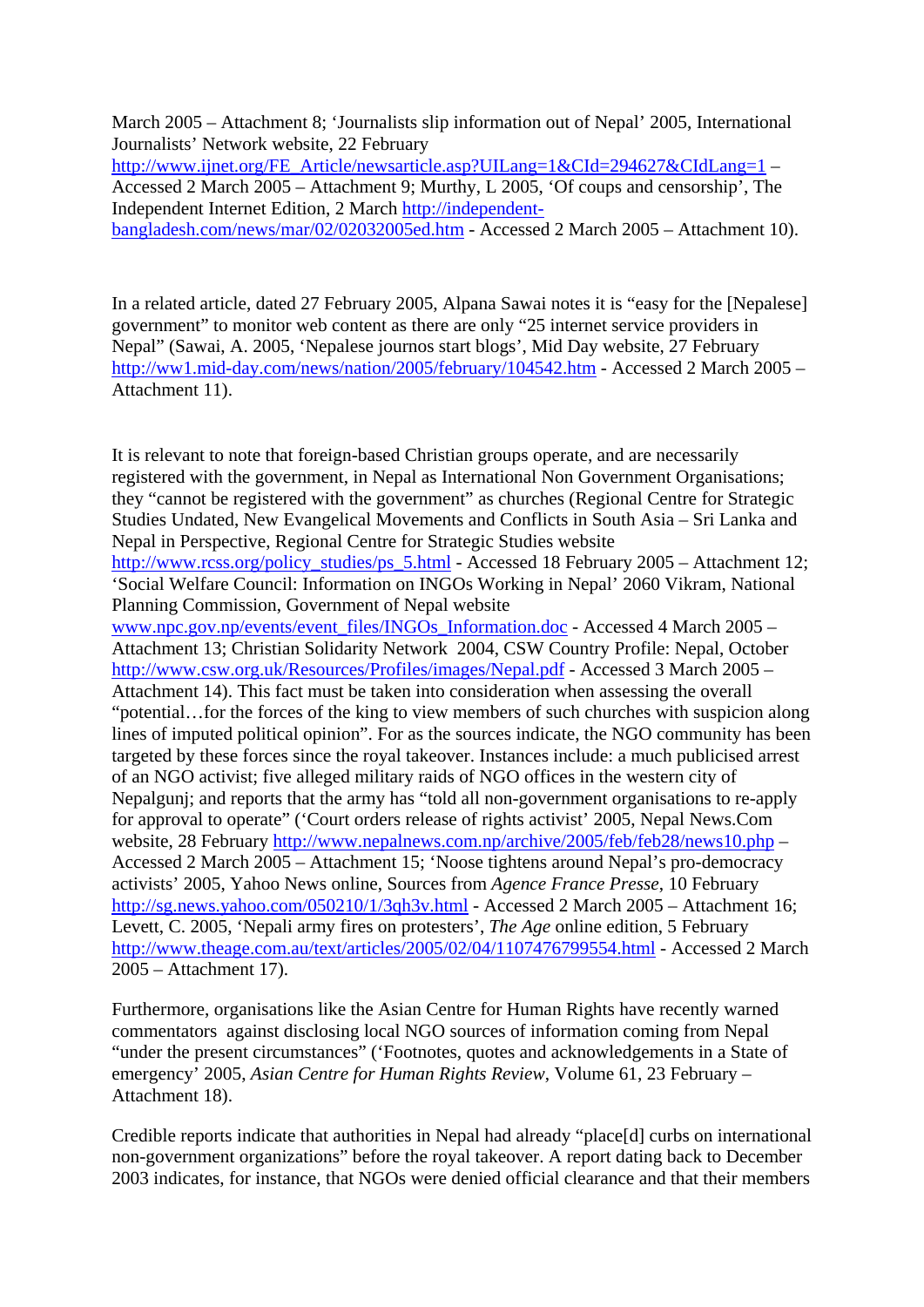were forced to work in Nepal under tourist visas. Also, that the Home Ministry had issued "a directive to…chief district officers to strictly regulate NGOs working in and outside district headquarters across the country". This report states that the government's clampdown was a product of its belief that Maoists were "receiving support from foreigners" (Pudel, K. 2003, 'Nepal Curbs on NGOs Leave Medicare Gash Wide Open', Global Policy Forum website, sourced from Oneworld United States website, 17 December <http://www.globalpolicy.org/ngos/aid/2003/1217gaash.htm> - Accessed 3 March 2005 – Attachment 19).

At the same time, other reports note that Maoist rebels have warned locals against working for international NGOs, such as Save the Children. In one report, a Maoist rebel leader accused American NGOs, such as USAid, of "spreading Christianity" under the guise of "development assistance" (Dhakal, S. 2003, 'Nepal Rebels Turn the Heat on US NGOs', One World South Asia website, 11 August<http://southasia.oneworld.net/article/view/65304/1> - Accessed 3 March 2005 – Attachment 20; Poudel, K. 2004, 'Nepal Maoist Threats Prompt NGOs to Retreat', One World South Asia website, 6 April <http://southasia.oneworld.net/article/view/83152/1/6> - Accessed 3 March 2005 – Attachment 21).

The sources consulted which follow below broadly indicate that suspect political opinions might be imputed to people in Nepal because they are members of one or another NGO or foreign-based evangelical church.

- A report by the Regional Centre for Strategic Studies notes, for instance, that many Nepalese nationalists "believe that the essential Hinduness of their kingdom is being threatened by non Hindu external influences, by which most of them refer to Christianity". Elsewhere, the report observes that "anti-evangelical politics in Nepal is gaining a certain momentum in national politics" (Regional Centre for Strategic Studies Undated, *New Evangelical Movements and Conflicts in South Asia – Sri Lanka and Nepal in Perspective*, Regional Centre for Strategic Studies website [http://www.rcss.org/policy\\_studies/ps\\_5.html](http://www.rcss.org/policy_studies/ps_5.html) - Accessed 18 February 2005 – Attachment 12). The decision of the Nepalese government to terminate an agreement with the United Mission to Nepal—on the grounds that the "international nongovernment organization was involved in spreading Christianity"—appears to have been the most recent manifestation of this trend ('Nepal to consider renewing licence of Christian mission' 2005, *BBC Monitoring*, sourced from *Rajdhani*, 5 January – Attachment 22).
- Reports from Christian sources also indicate that Maoist rebels accuse evangelists of being spies ('Nepal: Evangelists viewed as spies' 2002, Help For You website, 5 November <http://www.help-for-you.com/persecution/persTue05Nov2002.html>- Accessed 3 March 2005 – Attachment 23; Vyssotskaia, A. 2004, 'Nepal: Maoist Rebel Activity Impacts Christian Ministry', Caleb Project website, 2 December [http://www.calebproject.org/main.php/missions\\_catalyst\\_e](http://www.calebproject.org/main.php/missions_catalyst_e-magazine/nepal:_maoist_rebel_activity_impacts_christian_ministry)magazine/nepal: maoist\_rebel\_activity\_impacts\_christian\_ministry – Accessed 3 March 2005 – Attachment 24).

# **List of Sources Consulted**

Internet Sources**:**  Google search engine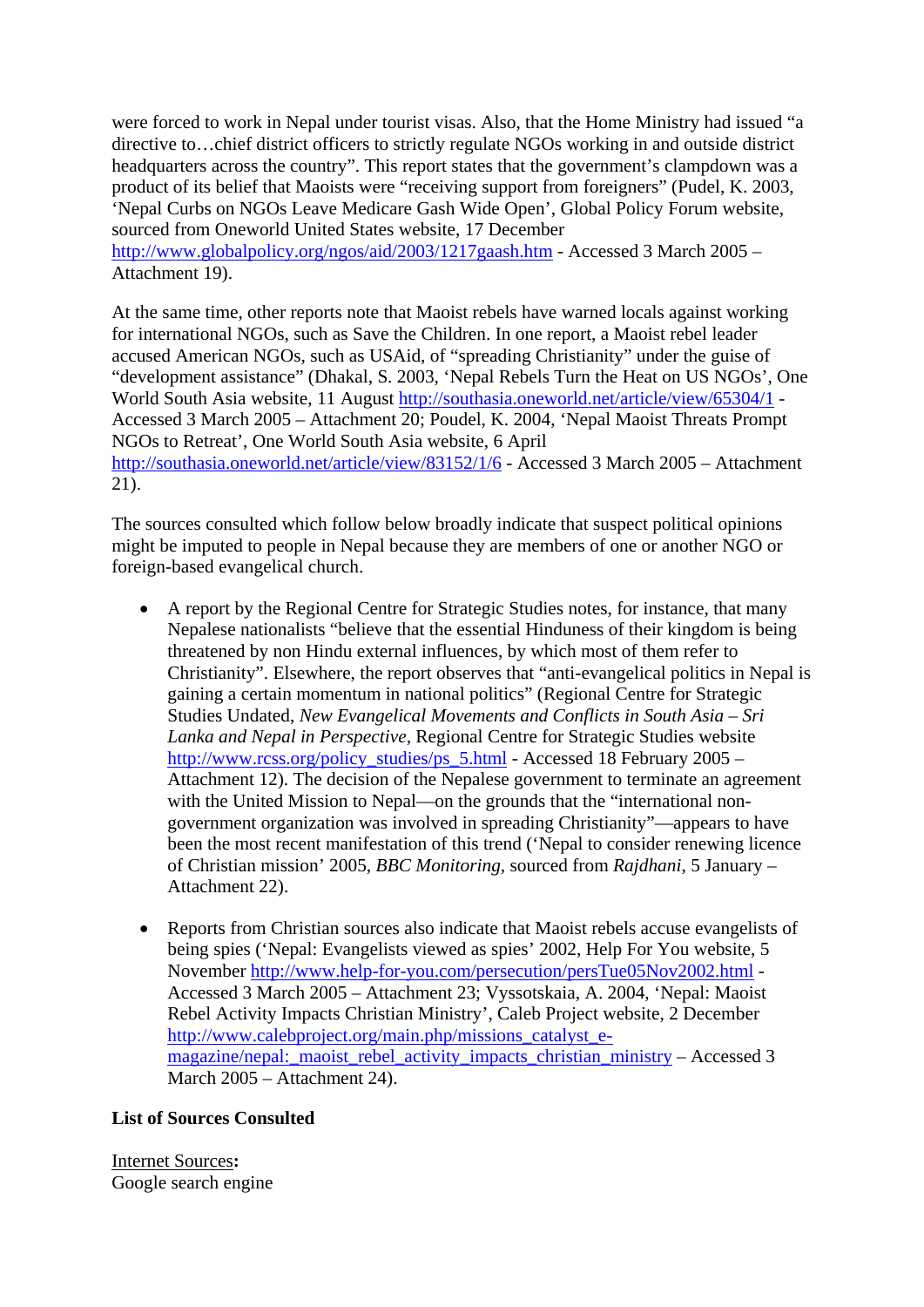| <b>REFWORLD</b> | <b>UNHCR Refugee Information Online</b>         |
|-----------------|-------------------------------------------------|
|                 |                                                 |
| <b>FACTIVA</b>  | <b>Reuters Business Briefing</b>                |
| <b>BACIS</b>    | <b>Country Information</b>                      |
| <b>REFINFO</b>  | <b>IRBDC</b> Research Responses (Canada)        |
| ISYS            | RRT Country Research database, including        |
|                 | Amnesty International, Human Rights Watch,      |
|                 | US Department of State Country Reports on Human |
|                 | <b>Rights Practices.</b>                        |
| FIRST           | <b>RRT Library Catalogue</b>                    |
|                 |                                                 |

## **List of Attachments**

- 1. 'Nepal's persecuted Christians wary as new King takes power' 2005, John Mark Ministries website, sourced from BosNewsLife, 2 February. (<http://jmm.aaa.net.au/articles/14368.htm>– Accessed 1 March 2005)
- 2. 'Concern Mounts Over Potential Rights Abuses in Nepal' 2005, The Christian Post online edition, 16 February. ([http://www.christianpost.com/article/missions/1400/section/concern.mounts.over.pot](http://www.christianpost.com/article/missions/1400/section/concern.mounts.over.potential.rights.abuses.in.nepal/1.htm) [ential.rights.abuses.in.nepal/1.htm](http://www.christianpost.com/article/missions/1400/section/concern.mounts.over.potential.rights.abuses.in.nepal/1.htm) - Accessed 18 February 2005)
- 3. 'Nepal Christians Ask For Prayer' 2005, Baptist World Alliance website, January-March. [\(http://www.bwanet.org/News/05-jan-mar/nepalchristiansaskprayer.htm](http://www.bwanet.org/News/05-jan-mar/nepalchristiansaskprayer.htm) - Accessed 2 March 2005)
- 4. 'Baptist Missionaries Trapped in Silent Nepal amid Government Crisis' 2005, Christian Today website, 11 February. (<http://www.christiantoday.com/news/miss/251.htm>- Accessed 2 March 2005)
- 5. Haviland, C. 2005, 'Nepal curbs reporting on rebels', *BBC News* online, 2 March. ([http://news.bbc.co.uk/2/hi/south\\_asia/4313291.stm](http://news.bbc.co.uk/2/hi/south_asia/4313291.stm) - Accessed 3 March 2005)
- 6. 'IFJ mission Releases Preliminary Findings on Media Conditions in Nepal' 2005, International Federation of Journalists website, 2 March. (<http://www.ifj.org/default.asp?Index=2962&Language=EN>– Accessed 3 March 2005)
- 7. Levett, C. 2005, 'Royal seal leaves little news for Nepalese media', *Sydney Morning Herald* online edition, 4 March. ([http://www.smh.com.au/news/World/Royal-seal](http://www.smh.com.au/news/World/Royal-seal-leaves-little-news-for-Nepalese-media/2005/03/03/1109700612590.html)[leaves-little-news-for-Nepalese-media/2005/03/03/1109700612590.html](http://www.smh.com.au/news/World/Royal-seal-leaves-little-news-for-Nepalese-media/2005/03/03/1109700612590.html) - Accessed 4 March 2005)
- 8. Besant, A. 2005, 'Blogs rise above the Nepal information coup', Asia Media website, 1 March. [\(http://www.asiamedia.ucla.edu/article.asp?parentid=21285](http://www.asiamedia.ucla.edu/article.asp?parentid=21285) – Accessed 2 March 2005)
- 9. 'Journalists slip information out of Nepal' 2005, International Journalists' Network website, 22 February.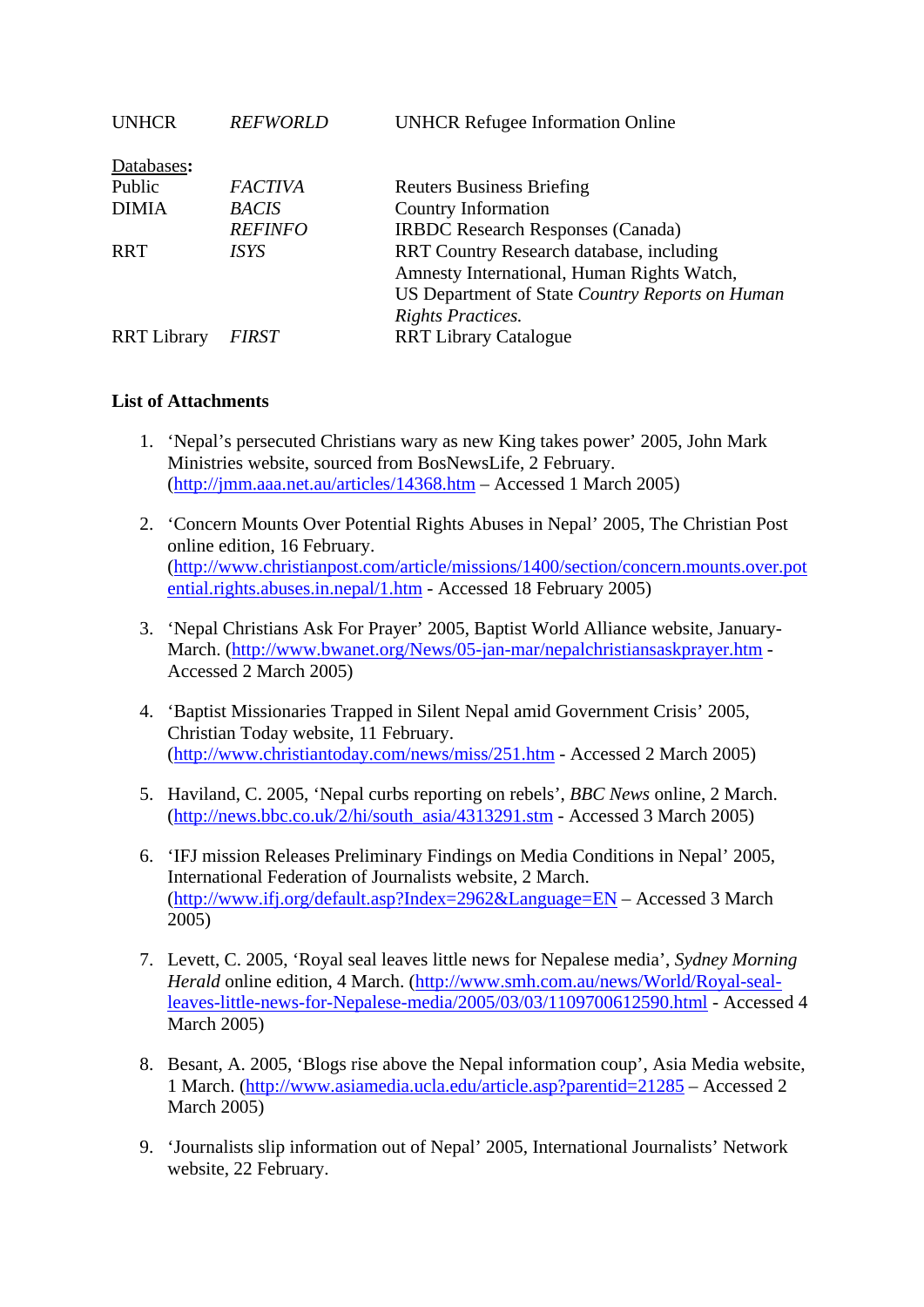(http://www.ijnet.org/FE\_Article/newsarticle.asp?UILang=1&CId=294627&CIdLang  $=1 -$  Accessed 2 March 2005)

- 10. Murthy, L 2005, 'Of coups and censorship', The Independent Internet Edition, 2 March. [\(http://independent-bangladesh.com/news/mar/02/02032005ed.htm](http://independent-bangladesh.com/news/mar/02/02032005ed.htm) - Accessed 2 March 2005)
- 11. Sawai, A. 2005, 'Nepalese journos start blogs', Mid Day website, 27 February. (<http://ww1.mid-day.com/news/nation/2005/february/104542.htm> - Accessed 2 March 2005)
- 12. Regional Centre for Strategic Studies Undated, New Evangelical Movements and Conflicts in South Asia – Sri Lanka and Nepal in Perspective, Regional Centre for Strategic Studies website. ([http://www.rcss.org/policy\\_studies/ps\\_5.html](http://www.rcss.org/policy_studies/ps_5.html) - Accessed 18 February 2005)
- 13. 'Social Welfare Council: Information on INGOs Working in Nepal' 2060 Vikram, National Planning Commission, Government of Nepal website. ([www.npc.gov.np/events/event\\_files/INGOs\\_Information.doc](http://www.npc.gov.np/events/event_files/INGOs_Information.doc) - Accessed 4 March 2005)
- 14. 'Christian Solidarity Network 2004, CSW Country Profile: Nepal, October. (<http://www.csw.org.uk/Resources/Profiles/images/Nepal.pdf>- Accessed 3 March 2005)
- 15. 'Court orders release of rights activist' 2005, Nepal News.Com website, 28 February. (<http://www.nepalnews.com.np/archive/2005/feb/feb28/news10.php> – Accessed 2 March 2005)
- 16. 'Noose tightens around Nepal's pro-democracy activists' 2005, Yahoo News online, Sources from *Agence France Presse*, 10 February. (<http://sg.news.yahoo.com/050210/1/3qh3v.html>- Accessed 2 March 2005)
- 17. Levett, C. 2005, 'Nepali army fires on protesters', *The Age* online edition, 5 February. (<http://www.theage.com.au/text/articles/2005/02/04/1107476799554.html>- Accessed 2 March 2005)
- 18. 'Footnotes, quotes and acknowledgements in a State of emergency' 2005, *Asian Centre for Human Rights Review*, Volume 61, 23 February.
- 19. Pudel, K. 2003, 'Nepal Curbs on NGOs Leave Medicare Gash Wide Open', Global Policy Forum website, sourced from Oneworld United States website, 17 December. (<http://www.globalpolicy.org/ngos/aid/2003/1217gaash.htm> - Accessed 3 March 2005)
- 20. Dhakal, S. 2003, 'Nepal Rebels Turn the Heat on US NGOs', One World South Asia website, 11 August. [\(http://southasia.oneworld.net/article/view/65304/1](http://southasia.oneworld.net/article/view/65304/1) - Accessed 3 March 2005)
- 21. Poudel, K. 2004, 'Nepal Maoist Threats Prompt NGOs to Retreat', One World South Asia website, 6 April. [\(http://southasia.oneworld.net/article/view/83152/1/6](http://southasia.oneworld.net/article/view/83152/1/6) - Accessed 3 March 2005)